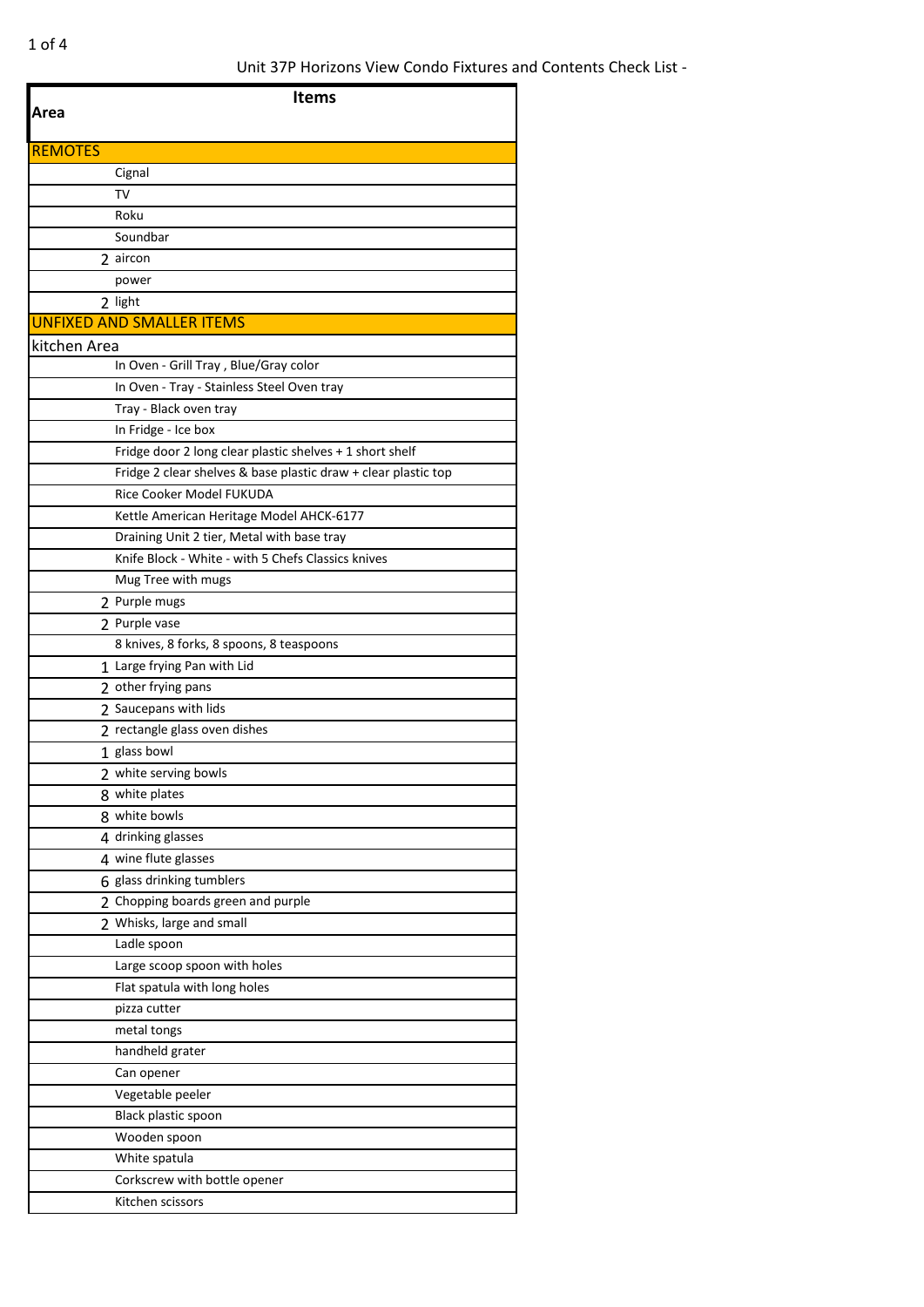|                   | White pestle and morter                                |
|-------------------|--------------------------------------------------------|
|                   | 5 fiber cloths                                         |
|                   | Pair rubber gloves                                     |
|                   | 2 oven gloves                                          |
| Dining Area       |                                                        |
|                   | tall vase with flowers (Dining table)                  |
|                   | 4 serviettes table placings                            |
|                   | 4 place mats                                           |
| Lounge            |                                                        |
|                   | rug under coffee table                                 |
|                   | Universal adapters, 3 white                            |
|                   | Tall white floor standing vase with 'twig-like' plants |
|                   | Large white table vase with wide green&white leaves    |
|                   | White angular vase                                     |
|                   |                                                        |
|                   | White anglular trinkets container                      |
|                   | Figurine bird set - 4 pcs                              |
|                   | set of coasters 5 of in container                      |
| Master bedroom    |                                                        |
|                   | rug                                                    |
| En-suite bathroom |                                                        |
|                   | small rug                                              |
| Bedroom 2         |                                                        |
|                   | Photograph frame                                       |
|                   | Rug                                                    |
|                   | Smallwaste bin                                         |
| Bathroom 2        |                                                        |
|                   | small rug                                              |
| Utility           |                                                        |
|                   | mop set (mop and bucket)                               |
|                   | dry mop                                                |
|                   | two green small clipps hanging driers                  |
|                   | Ironing board with cover                               |
|                   | Iron                                                   |
|                   | 26 clothes hangers (total)                             |
| <b>LINEN</b>      |                                                        |
|                   | 14 Cushion covers                                      |
|                   |                                                        |
|                   | 9 Cushions                                             |
|                   | 16 Pillow covers                                       |
|                   | 8 Pillows                                              |
|                   | 9 Bedsheets (5 assorted, 2 white, 2 lime green)        |
|                   | 1 Folding bed sheet white                              |
|                   | 4 comforter cover                                      |
|                   | 1 Purple Blanket                                       |
|                   | 18 6 purple, 6 silver, 2 white and 2 lime green        |
|                   | 8 Net Curtains                                         |
| <b>TOWELS</b>     |                                                        |
| <b>Bath</b>       |                                                        |
|                   | 1 Red                                                  |
|                   | 1 Gray                                                 |
|                   | 1 Blue                                                 |
|                   | 4 White                                                |
| Face              |                                                        |
|                   | 4 White                                                |
|                   |                                                        |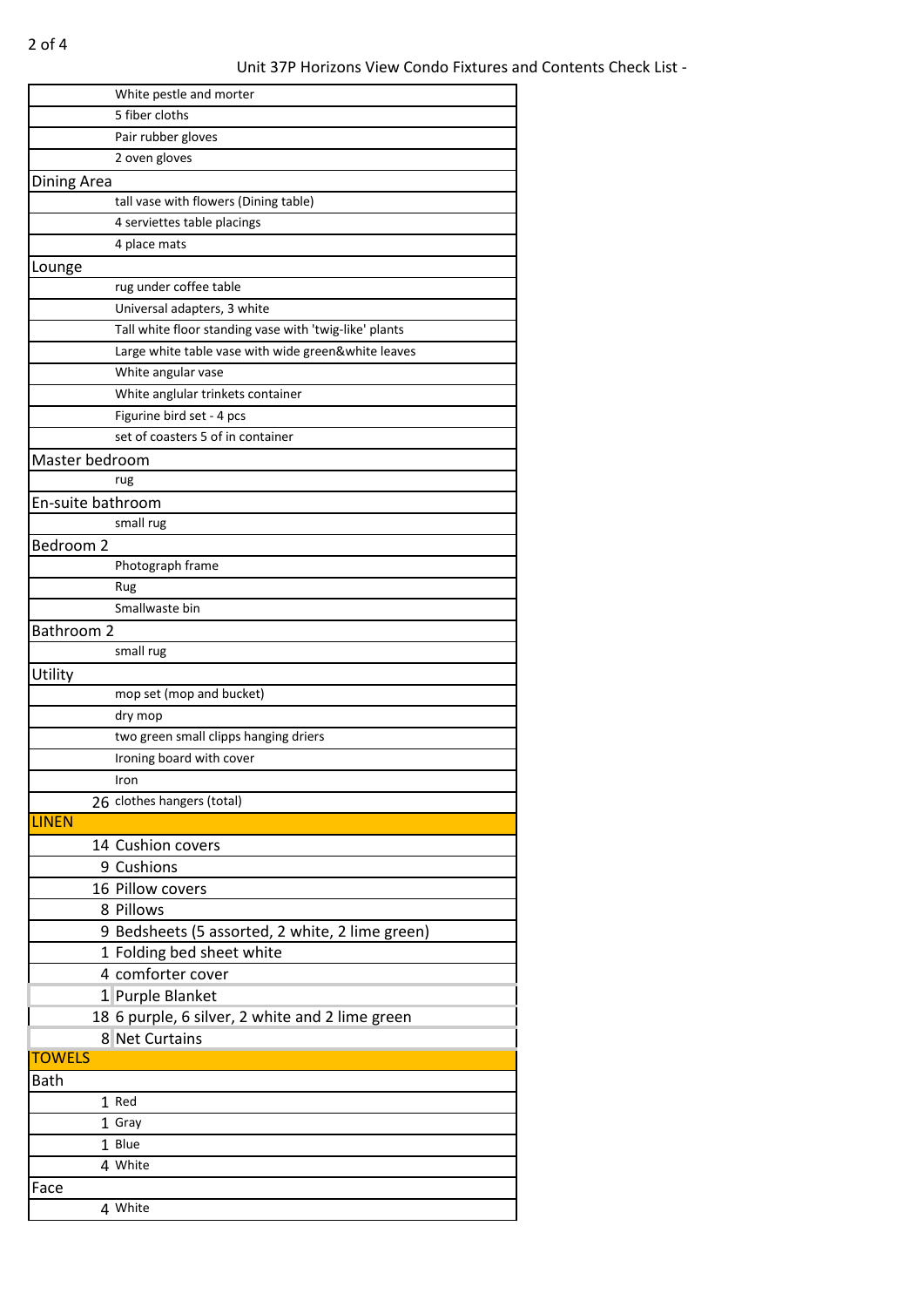|                    | 1 Red                                                                             |
|--------------------|-----------------------------------------------------------------------------------|
|                    | 1 Orange                                                                          |
| <b>LARGE ITEMS</b> |                                                                                   |
| kitchen Area       |                                                                                   |
|                    | 2 hanging ceiling lights + shades near entrance door                              |
|                    | Cooker/ Grill ELBA model AC111825XN s/n 8022650346                                |
|                    | 2 plate hob ELBA                                                                  |
|                    | Fridge / Freezer LG Model GR-B202SQBB                                             |
|                    | Cooker Hood ELBA with light and 3 speed fan                                       |
|                    | Microwave, American Home with glass dish                                          |
|                    | Toaster                                                                           |
|                    | Water Dispenser Model HFSWD-1900BL                                                |
| <b>Dining Area</b> |                                                                                   |
|                    | Large Wood table                                                                  |
|                    | 4 White high-back chairs                                                          |
|                    | Large Wide Wall Mirror                                                            |
| Lounge             |                                                                                   |
|                    | Kolin aircon unit controlled manually                                             |
|                    | 2 2 ceiling chandelier ceiling mounted lights                                     |
|                    | Oval Table Wood with glass top                                                    |
|                    | Round table Wood with glass top                                                   |
|                    | Sofa with 5 cushions                                                              |
|                    | Wall picture in 3 parts                                                           |
|                    | Samsung TV - UA55 NU7100 s/n 05BT3NNK400343J                                      |
|                    | Large wide cabinet under TV                                                       |
|                    | Cable TV Box                                                                      |
|                    | Samsung Speaker                                                                   |
|                    | Samsung Soundbar                                                                  |
| Master bedroom     |                                                                                   |
|                    | Kolin aircon with remote control                                                  |
|                    | Queen size bed, white headboard, pillows & cushions                               |
|                    | Picture - take me to where the palm trees sway                                    |
|                    | 2 ceiling mounted light fittings                                                  |
|                    | 2 two-draw bedside tables                                                         |
|                    | 2 tall bedside lamps                                                              |
|                    | Picture - Eiffel Tower                                                            |
|                    | Very large in-built wardrobe many doors and shelves                               |
|                    |                                                                                   |
| En-suite bathroom  | Sink in 2 door cabinet with worktop and single faucet                             |
|                    | 1 ceiling mounted hanging light                                                   |
|                    | 1 central ceiling mounted light                                                   |
|                    | 3 bay wood high mounted storage unit                                              |
|                    | Wall mirror                                                                       |
|                    | Walson 2200 Hair Drier                                                            |
|                    | Tall 3 bay white wooden storage unit, right of mirror                             |
|                    |                                                                                   |
|                    | 3 separate white storage units left of mirror<br>Metal towel rail                 |
|                    | Toilet with wall attached side hose                                               |
|                    |                                                                                   |
|                    | 2 sliding shower doors<br>AEG electric shower unit with 2 button and turn control |
|                    |                                                                                   |
|                    | Overhead round metal shower head                                                  |
| Bedroom 2          |                                                                                   |
|                    | Kolin aircon with remote control                                                  |